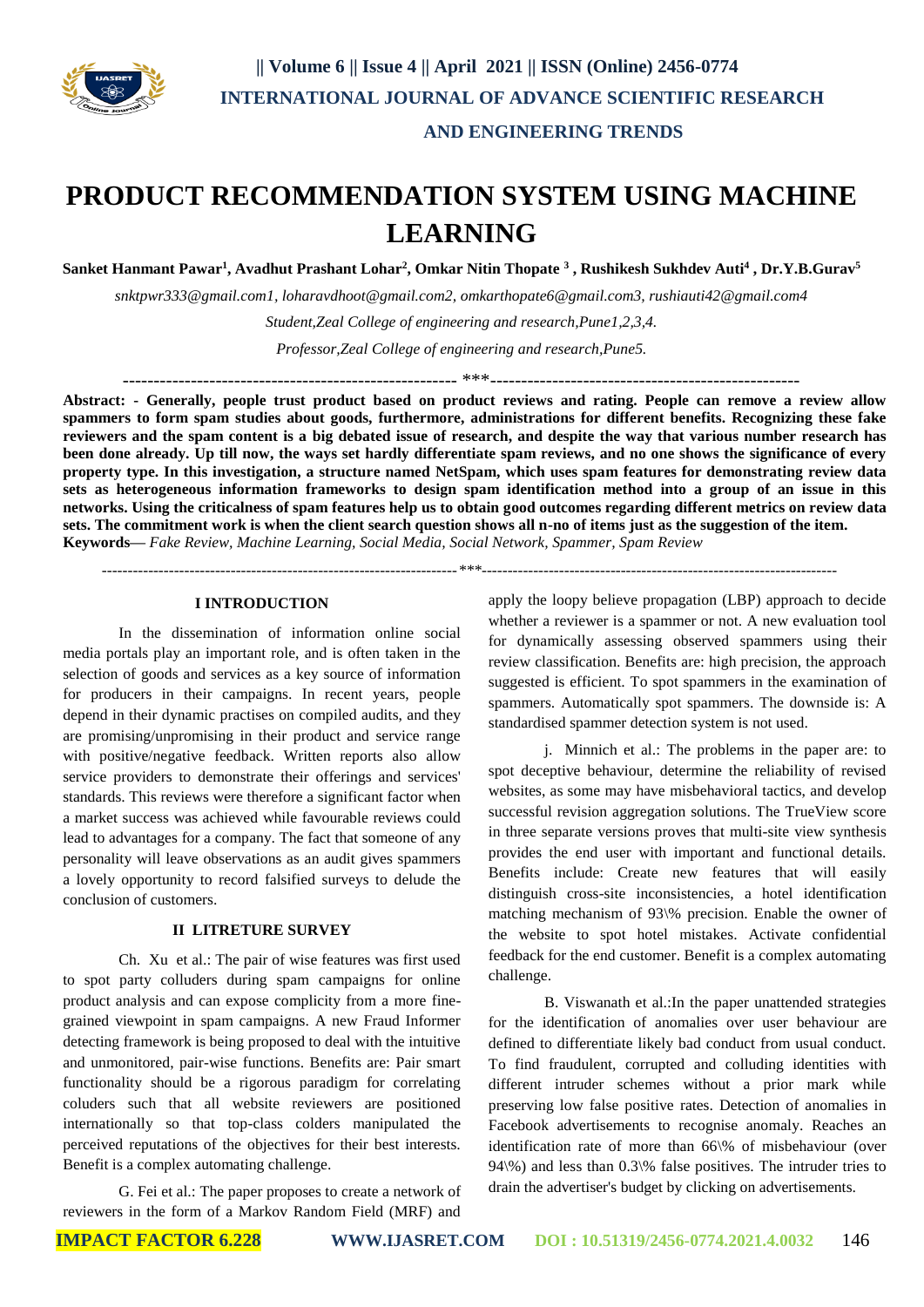

Li, Z. et al.: It extending to a mutual positive and unlabeled learning algorithm called a multiple heterogeneous category classification (MHCC) (CPU).In the PU and non-PU learning environment, the proposed models will greatly improve the F1 scores of solid baselines. Benefits include: In PU and non-PU learning settings the proposed models will significantly improve the results of F1 from solid baselines. The model can be extended in other languages smoothly, using language-specific functions only. There are several likely incorrect feedback in the unlabeled collection that are found. Fake reviews conceal that Dianping's algorithm did not catch in unlabelled reviews. The ad-hoc consumer and IP labels that are used in MHCC cannot be very precise since they are calculated on adjacent summary labels.

M. Crawford et al.: This paper develops two different approaches to minimise the subset size of features in the spam region. The processes have filter-based rankers and word frequency selection functions. Benefits include: The first way is to choose the words most often appearing in the text easily. The second approach will use filter-based rankings to identify the characteristics and then pick the top features. Disadvantages are: Not all approaches that are often best fit a single scale.

H. Xue et al.:In the document it is possible for the people to regard feedback from people associated with them as more credible and to review spammers less likely to establish a broader relationship network with regular users to provide an accurate and productive way to identified revised spammers by adding social interaction assumptions. The benefits are: The suggested forecast based on confidence achieves greater precision than the conventional CF process. To solve the issue of sparsity and calculate the total confidence score for any device consumer used as a spam predictor. Benefits are: Analysis of required data collection.

E. D. Wahyuni et al.:In this paper, it is suggested that the text of an analysis can identify false feedback of a product. Briefly, the system suggested (ICF++) would calculate the integrity, the trustworthiness, and the durability of a commodity in an appraisal. Benefits include: Precision is stronger than ICF. The disadvantages are: process must be streamlined. Precision is optimising.

R. Hassanzadeh et al.:This paper presents an outline of emerging problems in a variety of online social-network problem areas, which can be tackled through anomaly identification. It offers an outline of current anomaly detection methods and how those techniques are used for the study of the social network. Benefits include: Anomalies used to classify criminal acts are observed. Benefits are: The use of SNA anomaly detection methods needs to be enhanced.

R. Shebuti et al.:The paper offers a new comprehensive solution, called SpEagle, using information from both metadata (text, time stamp and rating), and relational data (network) to identify suspected consumers and ratings as well as spam-targeted items collectively under the single scheme. SpEagle employs a review-network-based classification task that embraces previous information, estimated by metadata, on the class distribution of nodes. The advantages are: when labelled data are usable, it allows smooth integration. It's very strong.

#### **III PROPOSED APPROACH**

A new proposed framework consists in representing a set of reviews data provided as FIN (Fake Information Networks) and solving the issue of spam detection in a problem of FIN classification. In particular, to show the reviews data set as a FIN where the reviews are linked through different types of nodes (such as functionality and users). Then a weighting algorithm is used to calculate the importance (or weight) of each function. These weights are used to calculate the latest review labels using supervised and unsupervised procedures. Based on our observations, defining two views for features (review-user and behavioral-linguistic), the classified features as review behavioral have more weights and yield better performance on spotting spam reviews in both semi-supervised and unsupervised approaches. The feature weights can be added or removed for labeling and hence time complexity can be scaled for a specific level of accuracy. Categorizing features in four major categories (review-behavioral, user-behavioral, review-linguistic, user-linguistic), helps us to understand how much each category of features is contributed to spam detection.

### **A. Architecture:**

The Fig.1 shows the proposed system architecture.



Fig. 1. Proposed System Architecture

The general concept of our proposed framework is to model a given review dataset as a Heterogeneous

Information Network and to map the problem of spam detection into a HIN classification problem. In particular, model review dataset as in which reviews are connected through different node types.